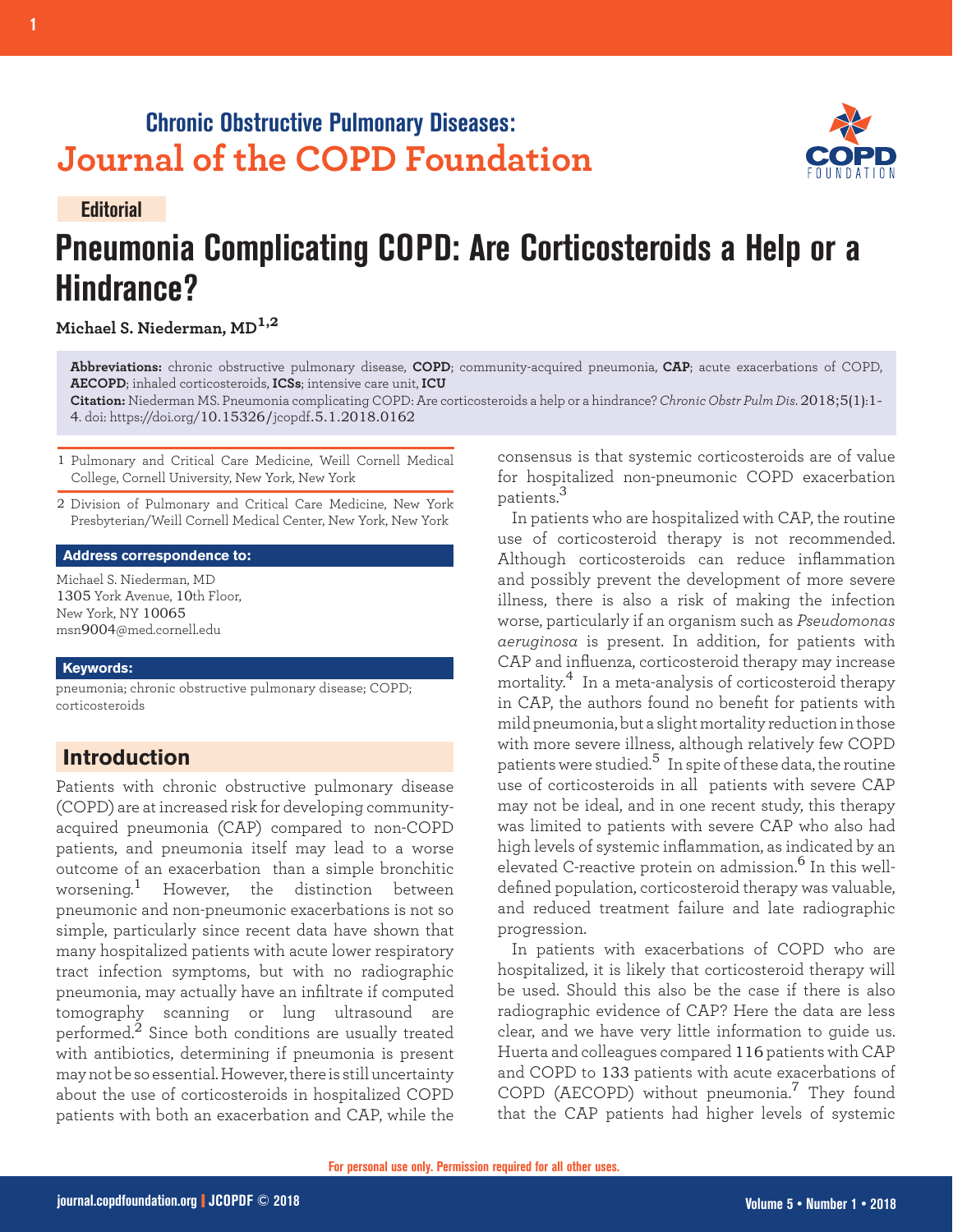inflammation than those with AECOPD as reflected by serum C-reactive protein, procalcitonin, tumor necrosis factor alpha and interleukin-6. Although outpatient inhaled corticosteroid therapy did not affect these findings, the authors did not explore the impact of systemic corticosteroid therapy after admission. Liapakou et al compared the disease severity and course of 212 admitted patients with CAP and COPD to 1167 admitted CAP patients without COPD.<sup>8</sup> Thirtyday mortality was not higher in the COPD versus non-COPD pneumonia population. However, 65% of the COPD CAP patients were on inhaled corticosteroids (ICSs) and 13% were on oral corticosteroids prior to admission. In a univariate analysis both oral and inhaled corticosteroids were associated with a reduced rate of pulmonary complications, but the use of systemic corticosteroids in the hospital was associated with a higher 30-day mortality risk on univariate, but not multivariate analysis. Lieberman and associates compared 23 patients with COPD and CAP to 217 with AECOPD and found a higher mortality in the CAP patients, in spite of the fact that all patients in both groups received systemic corticosteroid therapy.<sup>9</sup> Polverino et al evaluated 3257 hospitalized CAP patients, of whom 260 received corticoteroids, many for chronic respiratory disease, and found no harm when this therapy was used for reasons other than pneumonia.10 Although the corticosteroid-treated patients were more severely ill, mortality and time to clinical stability were similar to those with CAP and no corticosteroid therapy, although the length of hospital stay was longer in the corticosteroid-treated group. In a large Danish data base, pneumonia complicated 36.1% of first time COPD exacerbations, and was associated with a 12.1% mortality at 30 days, compared to an 8.3% mortality in first-time, non-pneumonic exacerbations.<sup>11</sup> The impact of corticosteroids was unclear, but oral corticosteroid therapy was more common in the nonpneumonic exacerbations, raising the possibility that this therapy contributed to a reduction in mortality.

To best assess the impact of corticosteroid therapy on COPD patients with pneumonia, a randomized controlled trial is needed. Unfortunately, many such randomized trials of corticosteroid therapy in CAP have excluded COPD patients or have included only a small proportion of COPD patients in their data set. For example, Fernandez-Serrano et al excluded patients requiring corticosteroid therapy for COPD from their trial, while Snijders et al excluded patients using this

therapy prior to admission (but still included 43 COPD patients in their group of 213 patients), and also eliminated patients who received corticosteroids for COPD exacerbation, which could have overridden the randomization of patients to the placebo group.<sup>12,13</sup> The study by Blum et al which included 784 patients with CAP, did randomize 133 with COPD, and found that for the group as a whole, corticosteroid therapy reduced the time to clinical stability, and that the same benefit was present in the COPD subgroup.<sup>14</sup> In all of these studies, the dose and duration of corticosteroid therapy was not standardized, and we also need to determine whether patients with CAP and COPD need different doses than patients with CAP alone.

It is in this context, that an [article by Scholl and](https://journal.copdfoundation.org/jcopdf/id/1178/Evaluation-of-Systemic-Corticosteroids-in-Patients-With-an-Acute-Exacerbation-of-COPD-and-a-Diagnosis-of-Pneumonia) [colleagues](https://journal.copdfoundation.org/jcopdf/id/1178/Evaluation-of-Systemic-Corticosteroids-in-Patients-With-an-Acute-Exacerbation-of-COPD-and-a-Diagnosis-of-Pneumonia), in the current issue of this journal, is of great interest.<sup>15</sup> In their study, Scholl et al retrospectively evaluated 138 hospitalized patients with radiographic CAP and an exacerbation of COPD. A total of 89 received systemic corticosteroids, while 49 did not, and since this was not a randomized study, there is no clear understanding about why some patients received corticosteroids, while others did not. Although both groups seemed clinically comparable, more who received corticosteroids were directly admitted to the intensive care unit (ICU) (24% versus 10%), and no data were reported about corticosteroid use prior to admission. In addition, the authors did not report bacteriologic data or the percentage of patients receiving appropriate antibiotic therapy, although both groups received guideline-compatible antibiotics at similar rates. Most importantly, no data are reported about how many patients had infections that could theoretically be worsened by corticosteroid therapy, such as influenza, opportunistic fungal infection, and Pseudomonal pneumonia. There is also no discussion about the dose or the duration of corticosteroid therapy that was used in the patients who were studied. These investigators found that corticosteroid therapy was not associated with any measurable benefit in length of stay, treatment failure, 30-day readmission rate, or 30-day mortality. In the patients with more severe CAP (as defined by the Pneumonia Severity Score, and not by the need for ICU admission), there was a significantly longer length of stay with corticosteroid therapy. However, treatment failure rate was low for patients needing ICU admission, and was similar with and without corticosteroid therapy.

These findings are interesting, but emphasize why we need a randomized trial to definitively answer whether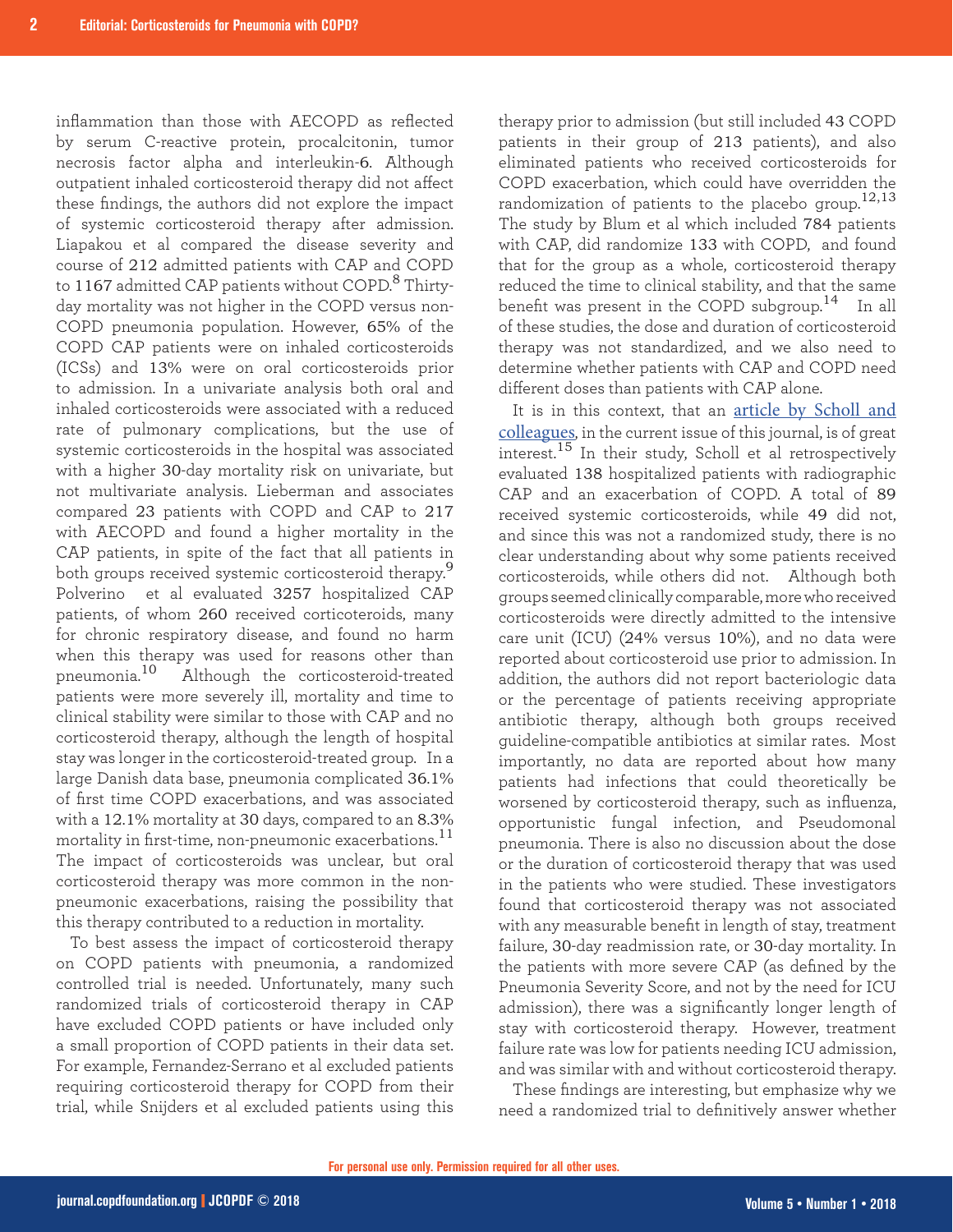corticosteroid therapy should be used in patients with CAP and COPD exacerbation, and if so, at what doses, and for how long. Although it is possible that the presence of CAP negates the benefit of corticosteroids in patients with COPD exacerbation, the available data suggest that this therapy is safe for CAP patients with COPD. However, if steroids are used for COPD patients with CAP, caution is needed to avoid this therapy in patients with influenza, opportunistic fungal infection (as a consequence of outpatient corticosteroid therapy) and possibly pseudomonal infection. Although, in general, we will likely restrict corticosteroid therapy to CAP patients with both severe illness and high levels of inflammation, based on the current data, I see no reason to withhold corticosteroids in patients with COPD exacerbations who also have CAP.